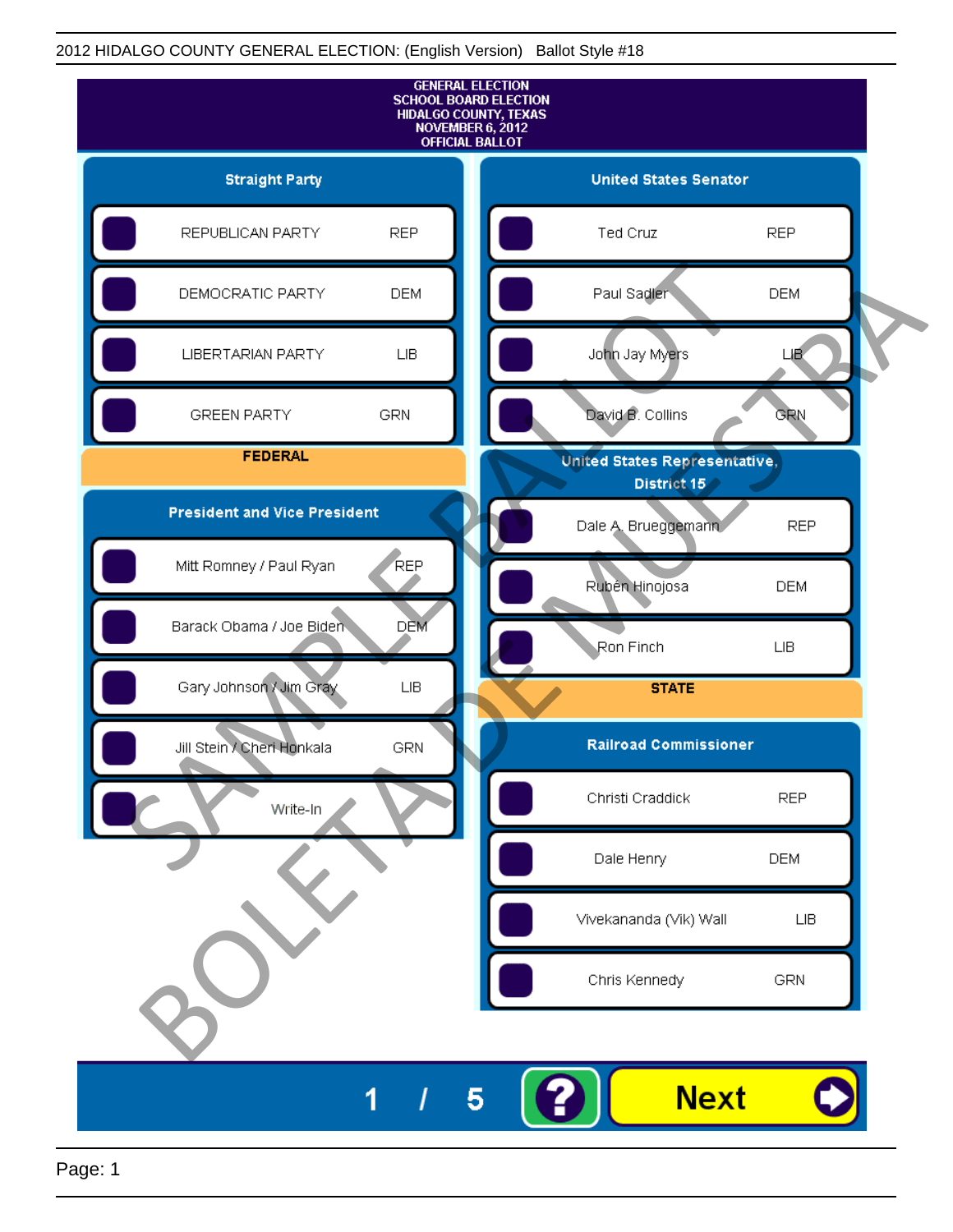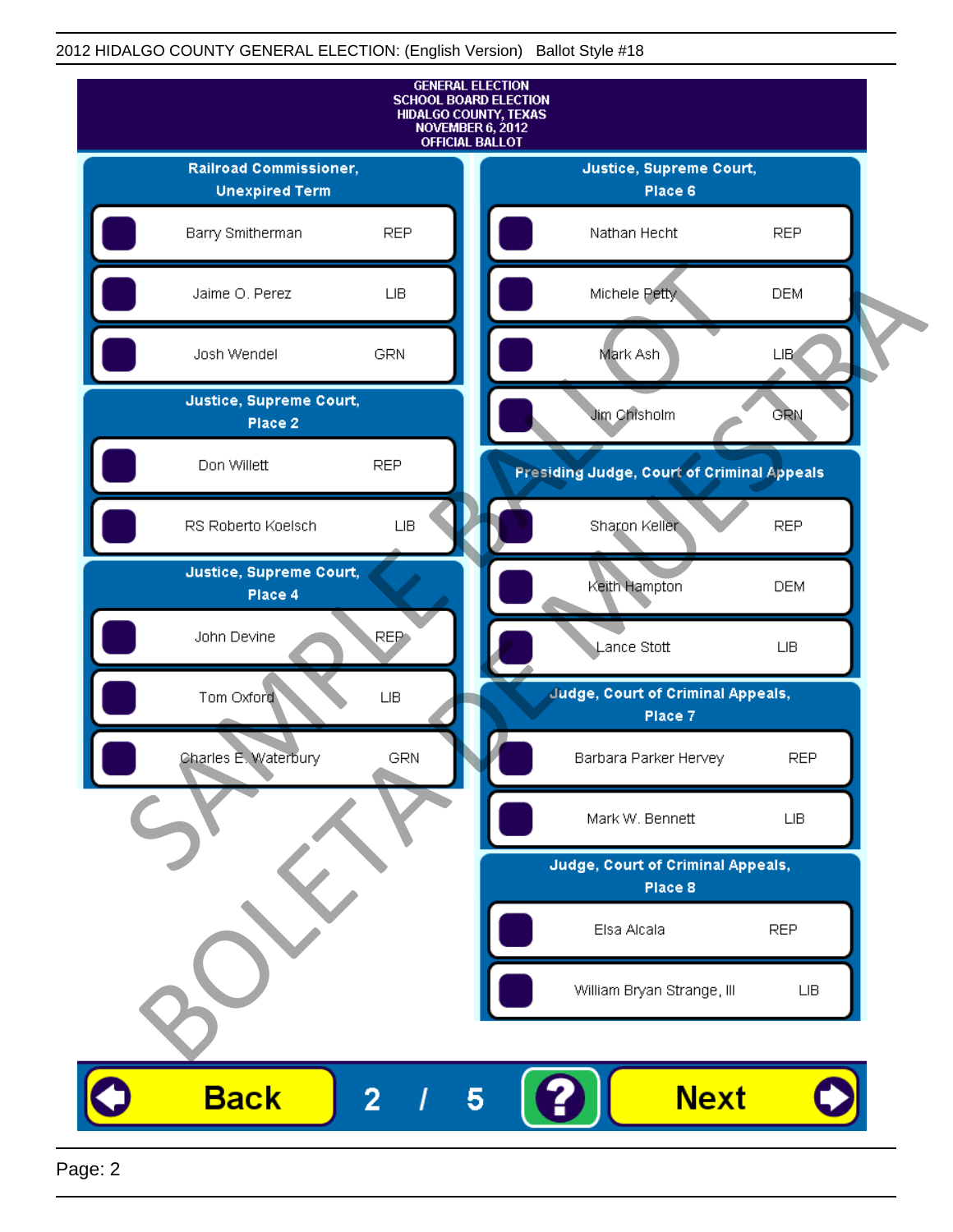

Page: 3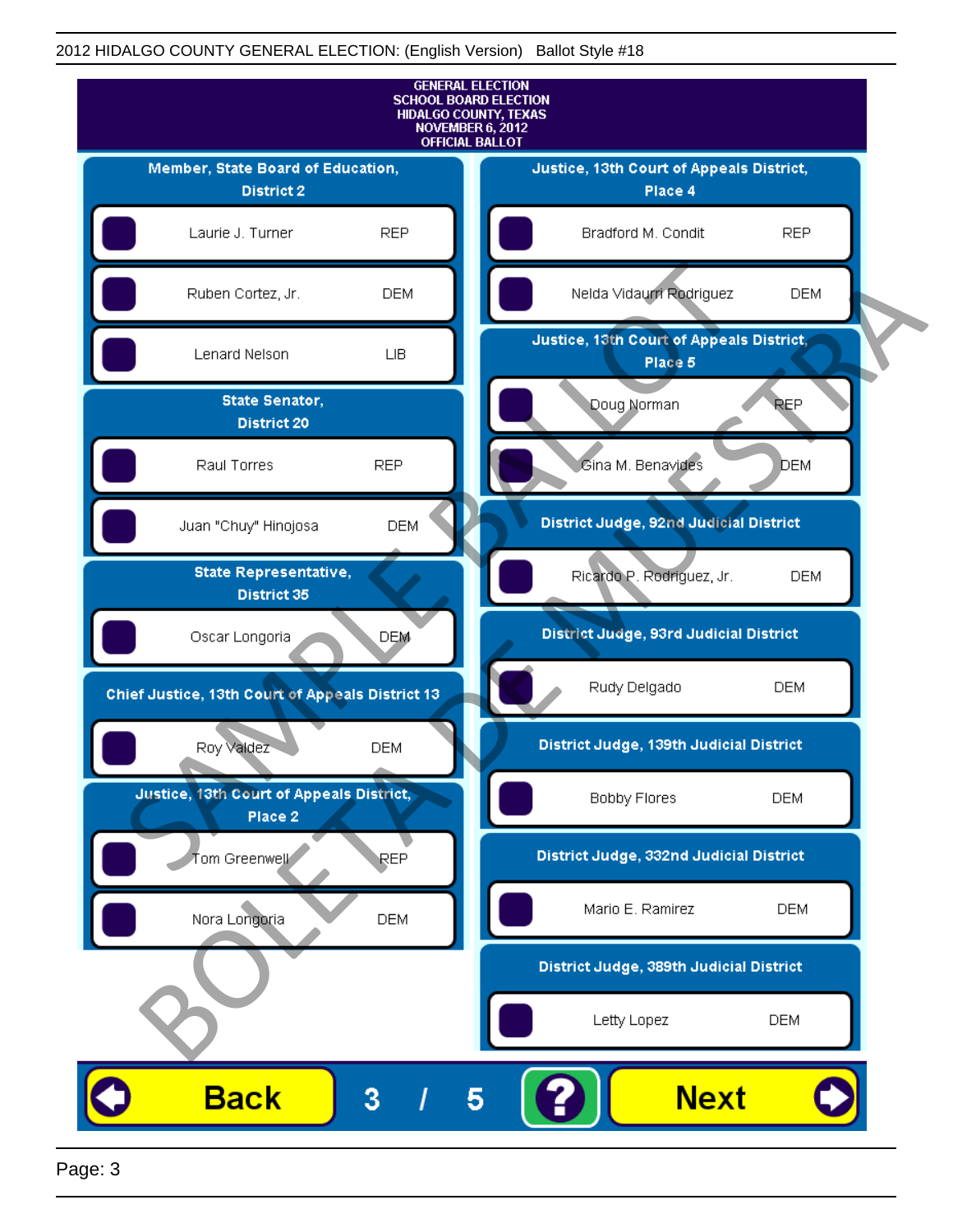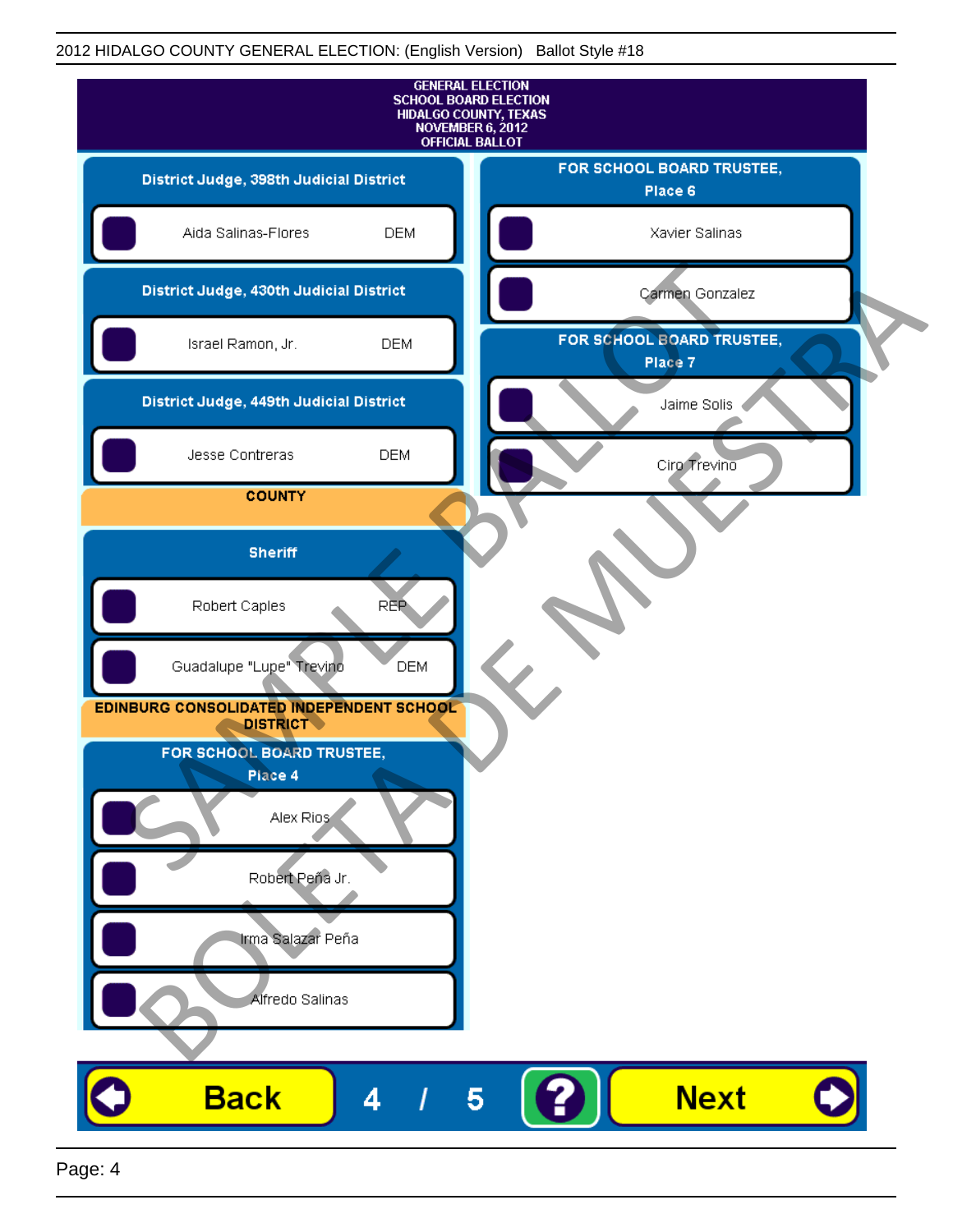# **GENERAL ELECTION** SCHOOL BOARD ELECTION<br>HIDALGO COUNTY, TEXAS<br>NOVEMBER 6, 2012<br>OFFICIAL BALLOT

Review

#### UNOPPOSED CANDIDATES DECLARED ELECTED

Judge, County Court at Law No. 7 Sergio Valdez (DEM)

County Tax Assessor-Collector

Fall Paul Visitera, Precinct No. 1<br>
County Commissioner, Precinct No. 1<br>
SAC. Cutellar JF: (DEM)<br>
County Commissioner, Precinct No. 2<br>
Ulattice of the Peace, Precinct No. 2 Place 1<br>
Counter M. "Bobby" Contrers (DEM)<br>
Ulatt County Commissioner, Precinct No. 1<br>
Accounts: A County Commissioner, Precinct No. 3<br>
Use of the Peace, Precinct No. 1<br>
Siste of the Peace, Precinct No. 1<br>
There is a control of the County Commission (DEM)<br>
There is a cont

**Back** 

5

5

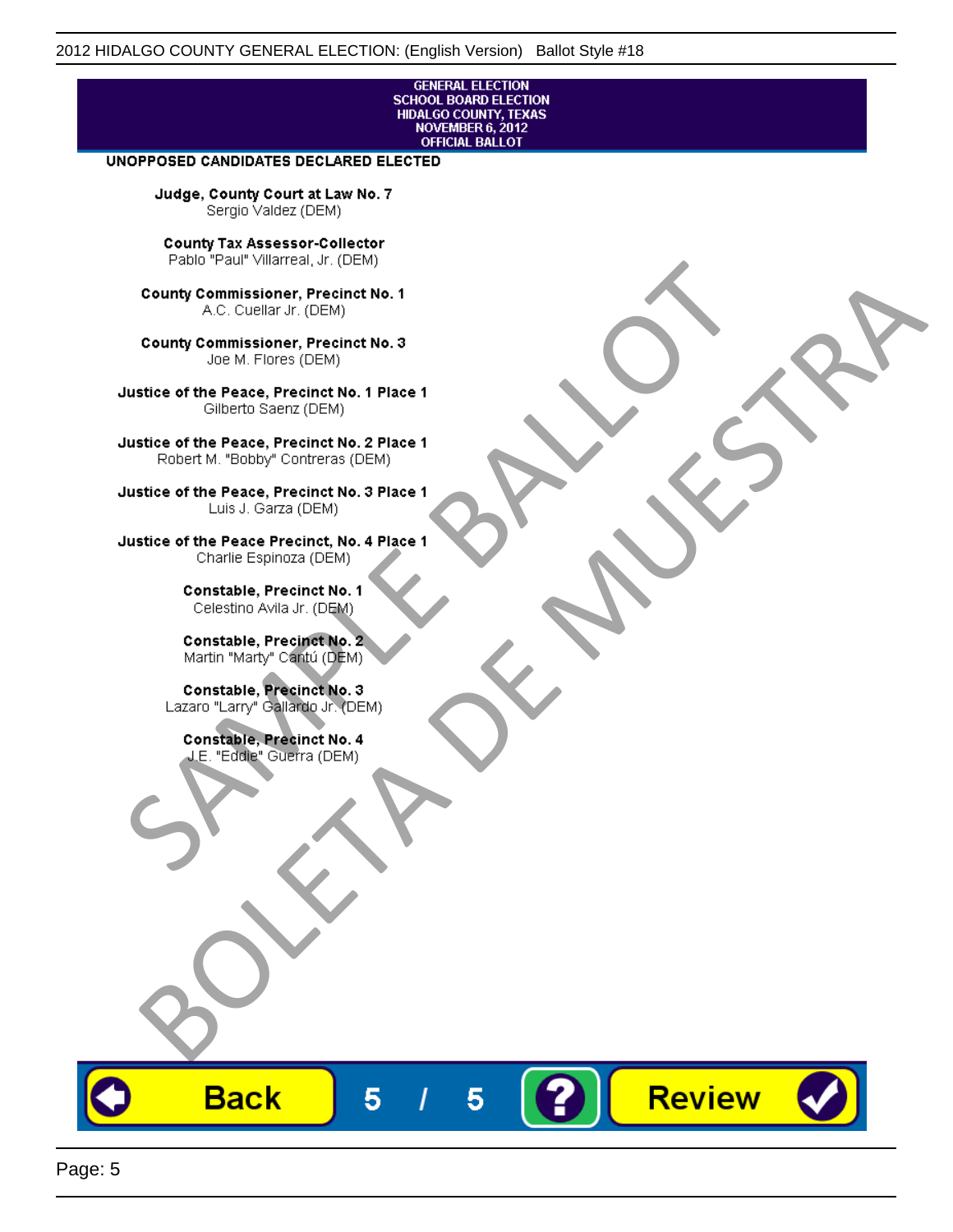## **Summary Ballot Instructions**

Press the candidate name or contest title to return to a contest.

Vote button will light up when

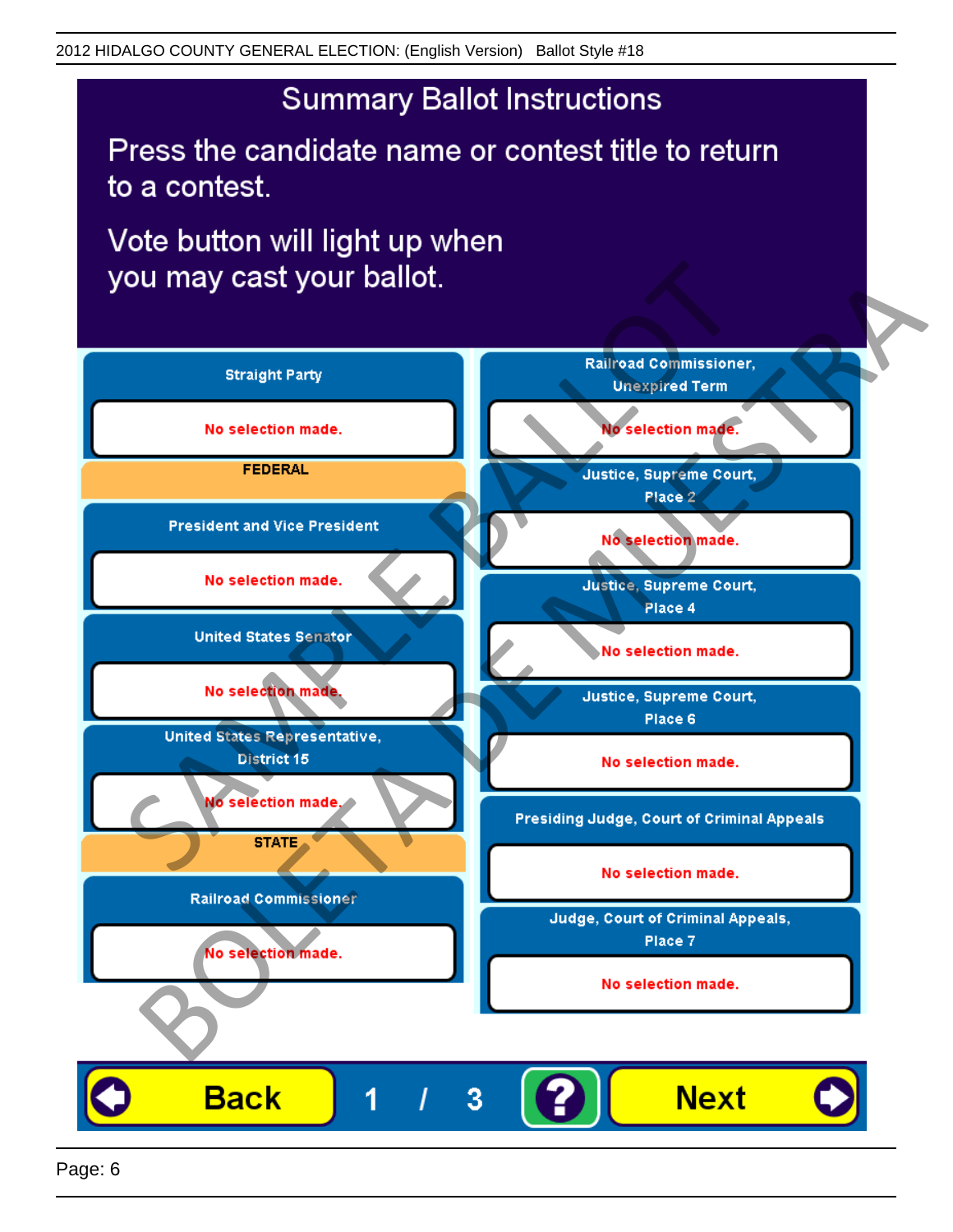## **Summary Ballot Instructions**

Press the candidate name or contest title to return to a contest.

Vote button will light up when